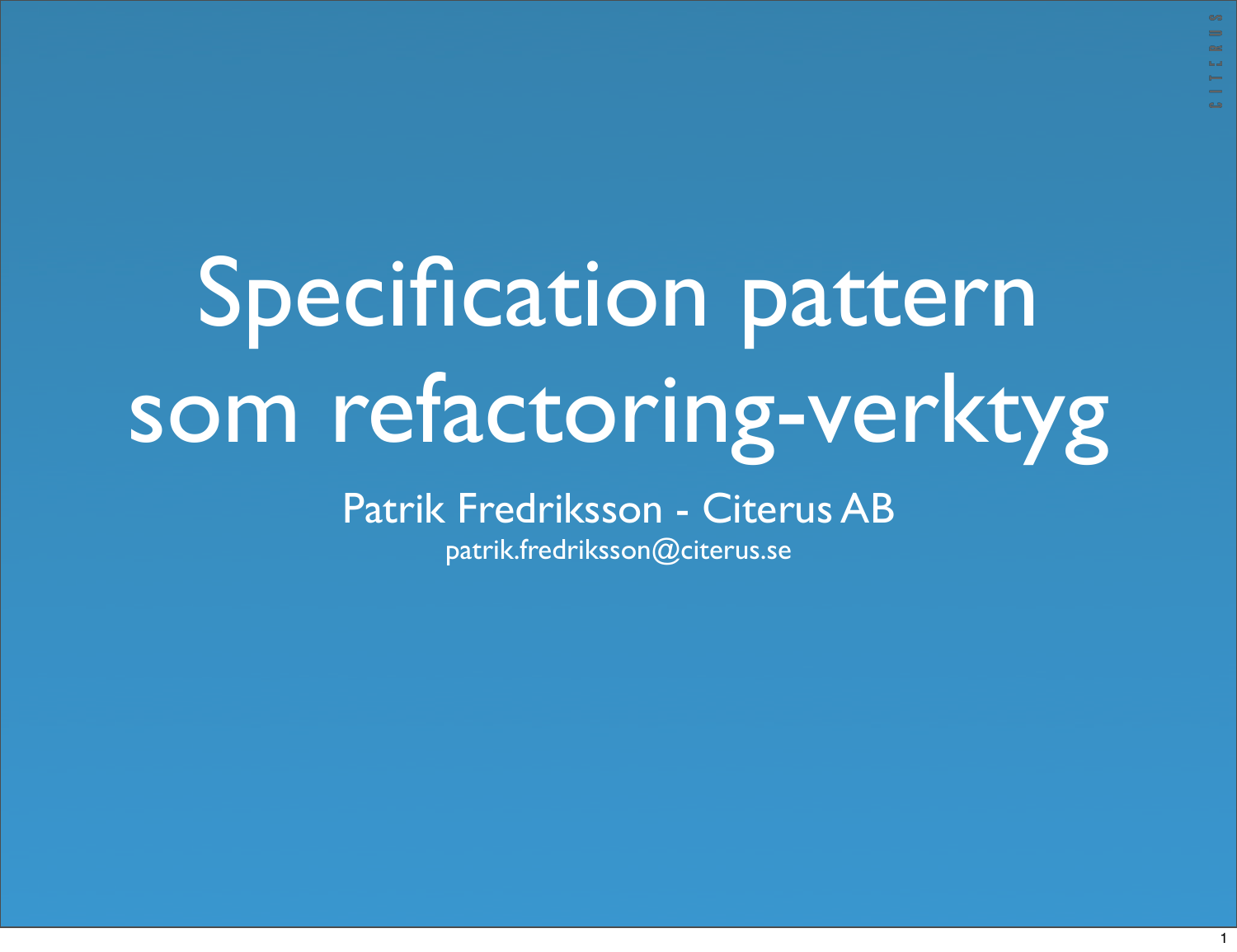Bilhandlare med specifika krav - säljer bilar med följande egenskaper

• Röd

• Körts under bra förhållanden

• Röd

eller • Cabriolet

• Inte äldre än fem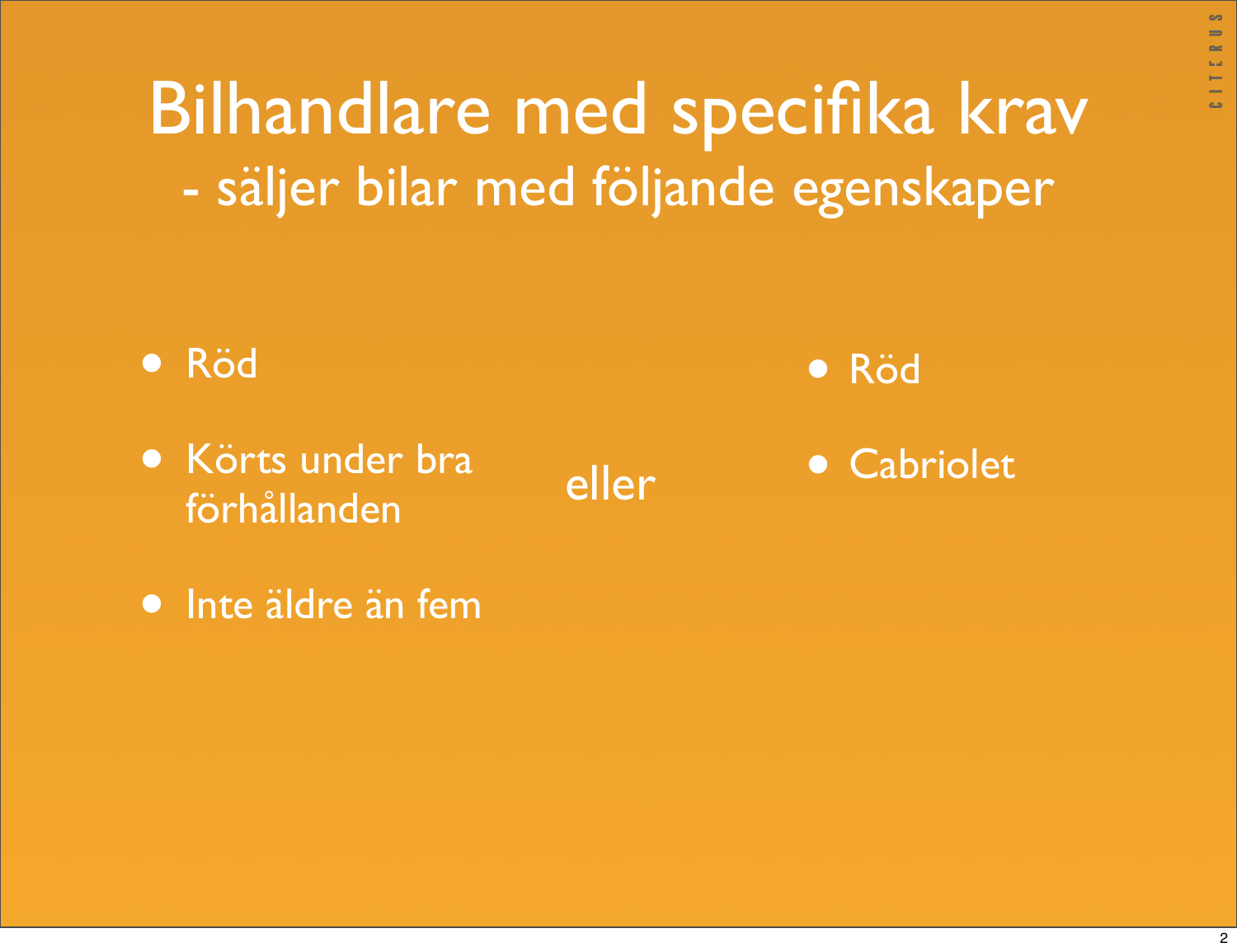#### Första försöket

**}**

```
public class CarServiceImpl implements CarService {
   ...
   public Collection<Car> findCandidateCars() {
     final CalendarDate today = Clock.now().calendarDate(TimeZone.getTimeZone("GMT"));
     final Duration maxAge = Duration.years(5);
     final Collection<Car> cars = repository.findAllCarsInStock();
     final Collection<Car> keepers = new HashSet();
     final Set<Region> authorizedRegions = getAuthorizedRegions();
     for (Car car : cars) {
       if (car.color() == Color.RED &&
            (car.isConvertible() ||
               authorizedRegions.contains(car.owner().homeAddress().region()) &&
                  maxAge.startingFrom(car.manufacturingDate()).includes(today)))
 )
         keepers.add(car);
     }
     return keepers;
   }
 ...
```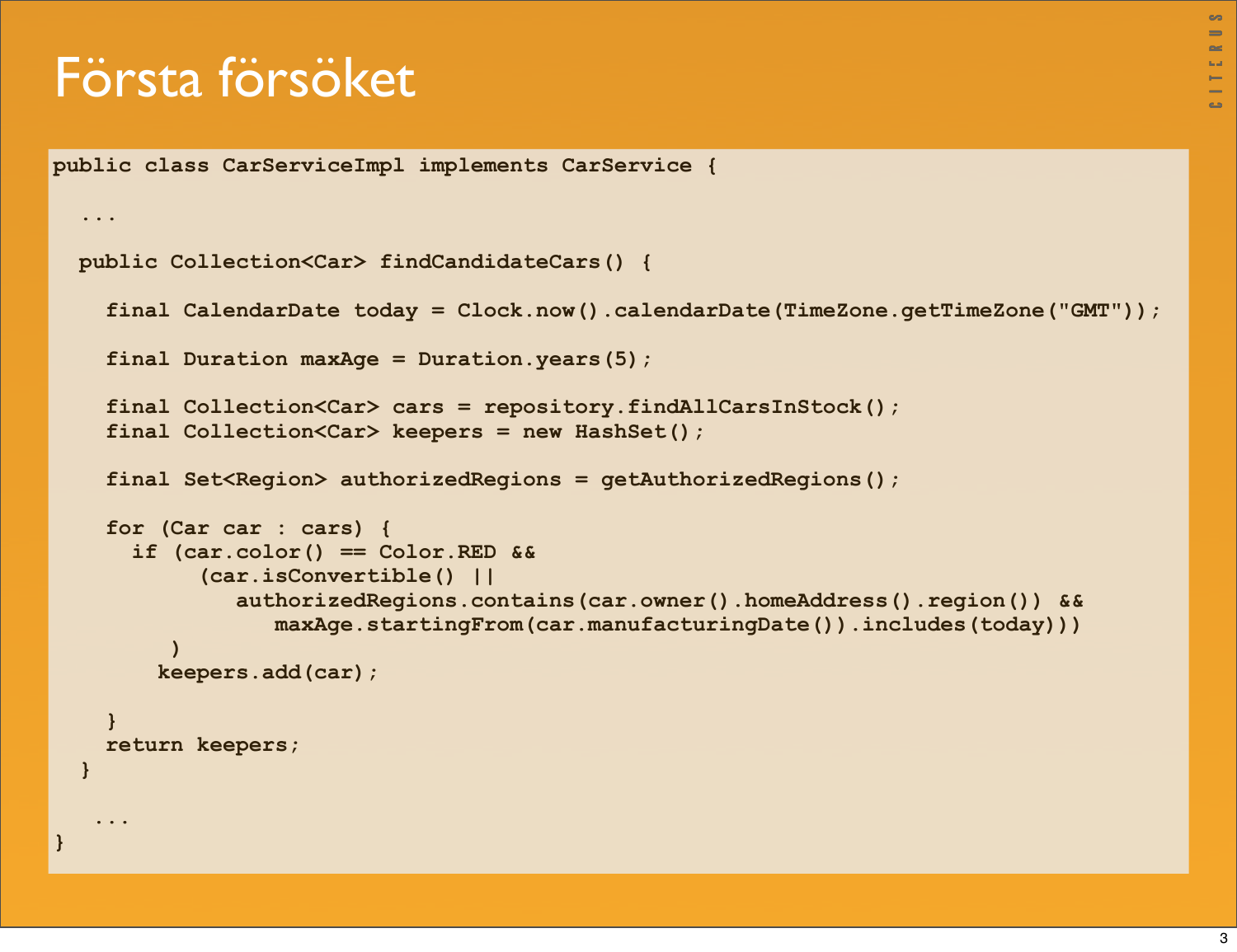### Specification

<<interface>> *Specification*

+ *isSatisfiedBy(Object) : boolean*

 $\bullet$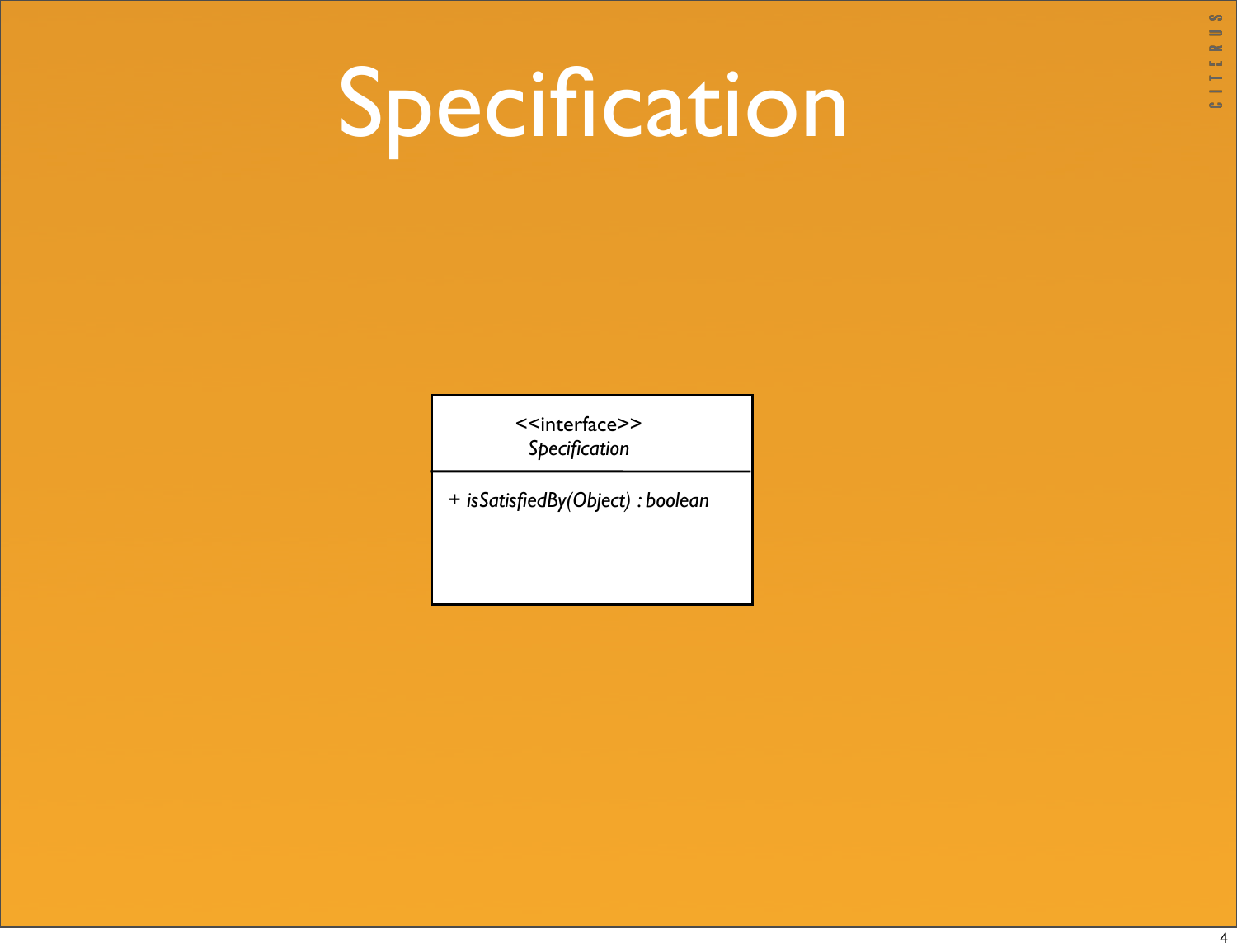#### Första försöket

**}**

```
public class CarServiceImpl implements CarService {
   ...
   public Collection<Car> findCandidateCars() {
     final CalendarDate today = Clock.now().calendarDate(TimeZone.getTimeZone("GMT"));
     final Duration maxAge = Duration.years(5);
     final Collection<Car> cars = repository.findAllCarsInStock();
     final Collection<Car> keepers = new HashSet();
     final Set<Region> authorizedRegions = getAuthorizedRegions();
     for (Car car : cars) {
       if (car.color() == Color.RED &&
            (car.isConvertible() ||
               authorizedRegions.contains(car.owner().homeAddress().region()) &&
                  maxAge.startingFrom(car.manufacturingDate()).includes(today)))
 )
         keepers.add(car);
     }
     return keepers;
   }
 ...
```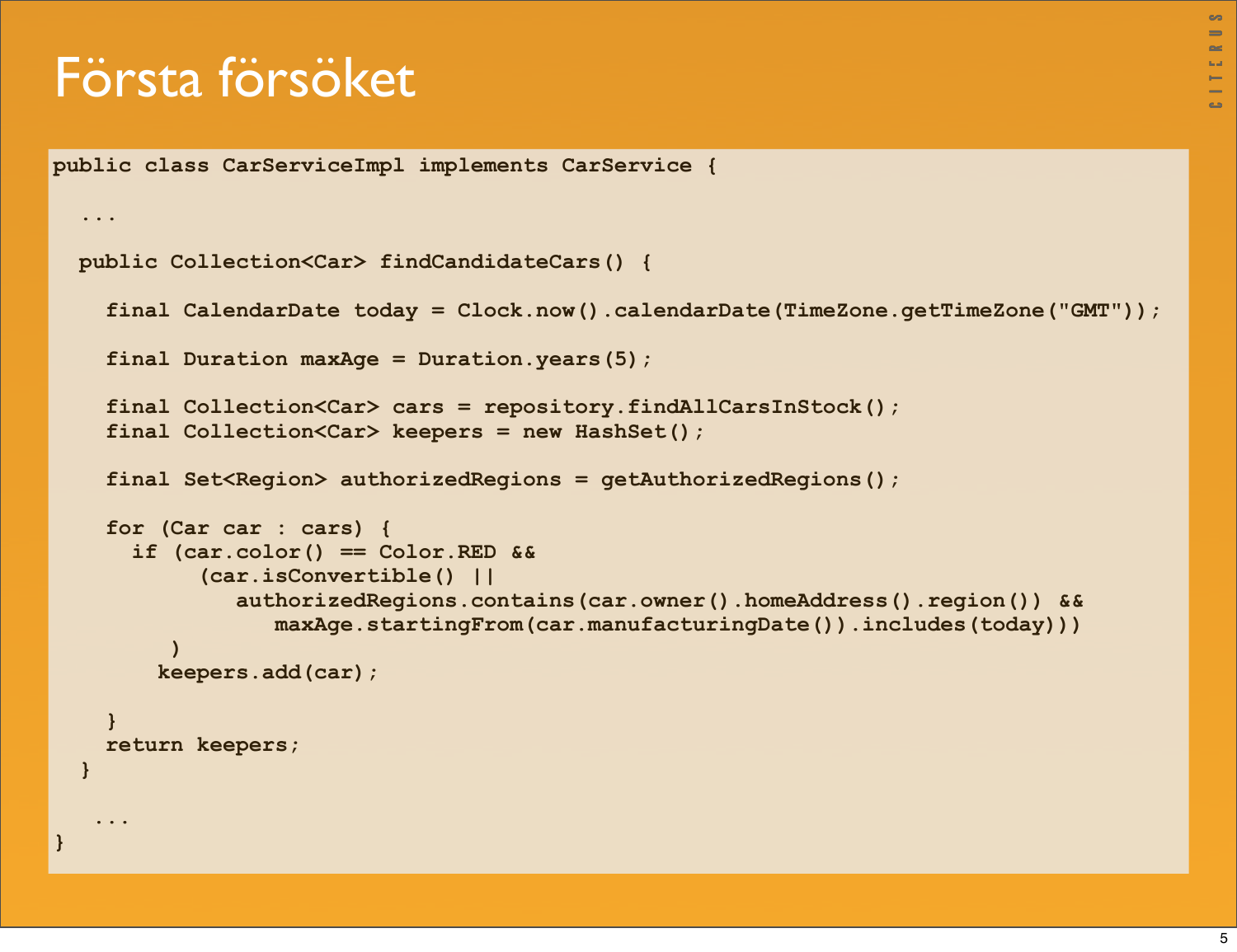### Specification

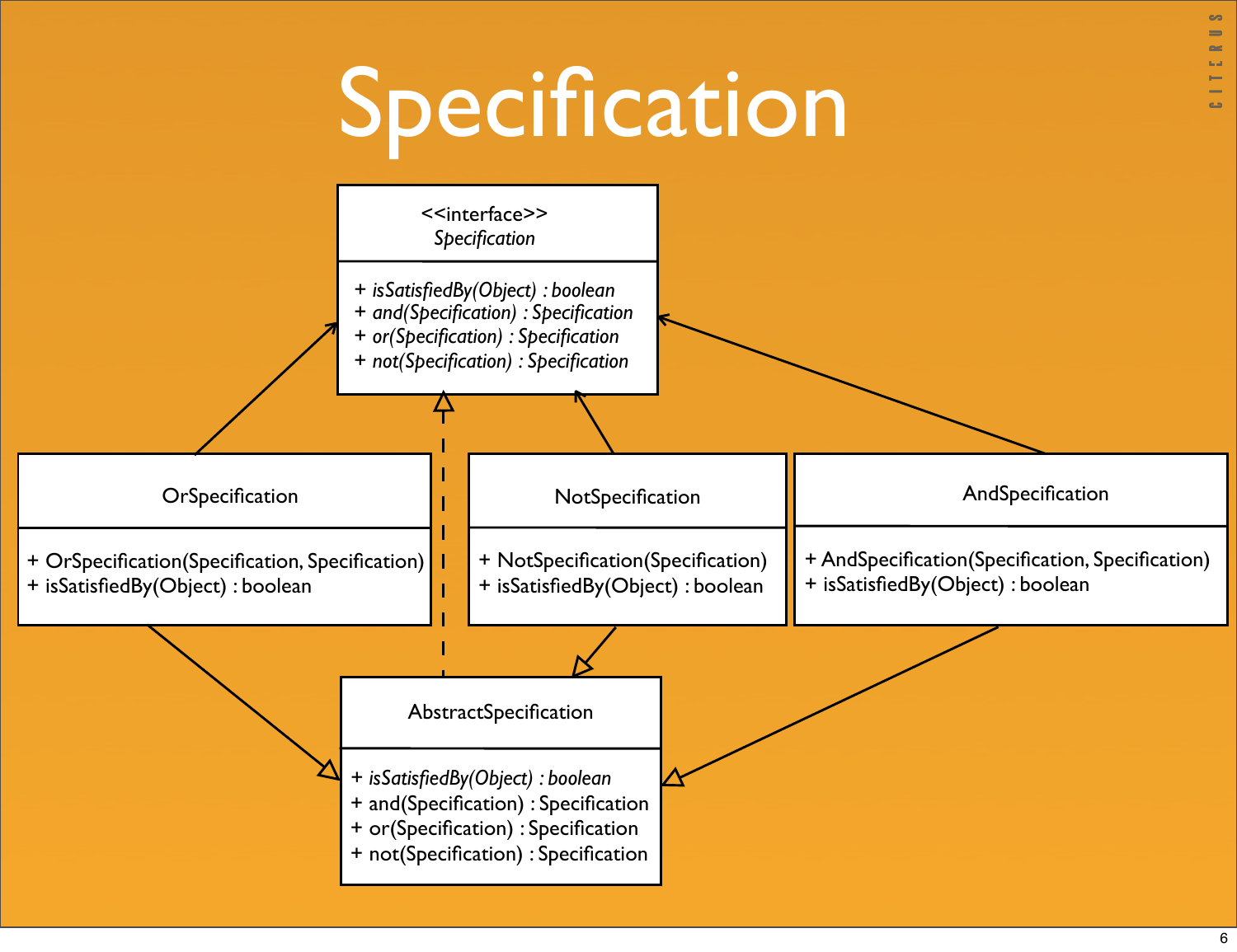### **CarColorSpecification**

```
public class CarColorSpecification extends AbstractSpecification {
   private Color color;
   public CarColorSpecification(Color color) {
     this.color = color;
   }
   public boolean isSatisfiedBy(Object o) {
     if (o instanceof Car) {
       Car car = (Car) o;
       return car.color() == color;
     } else {
       throw new ClassCastException("I only deal with cars, you gave me: " +
          o.getClass().getCanonicalName());
     }
   }
}
```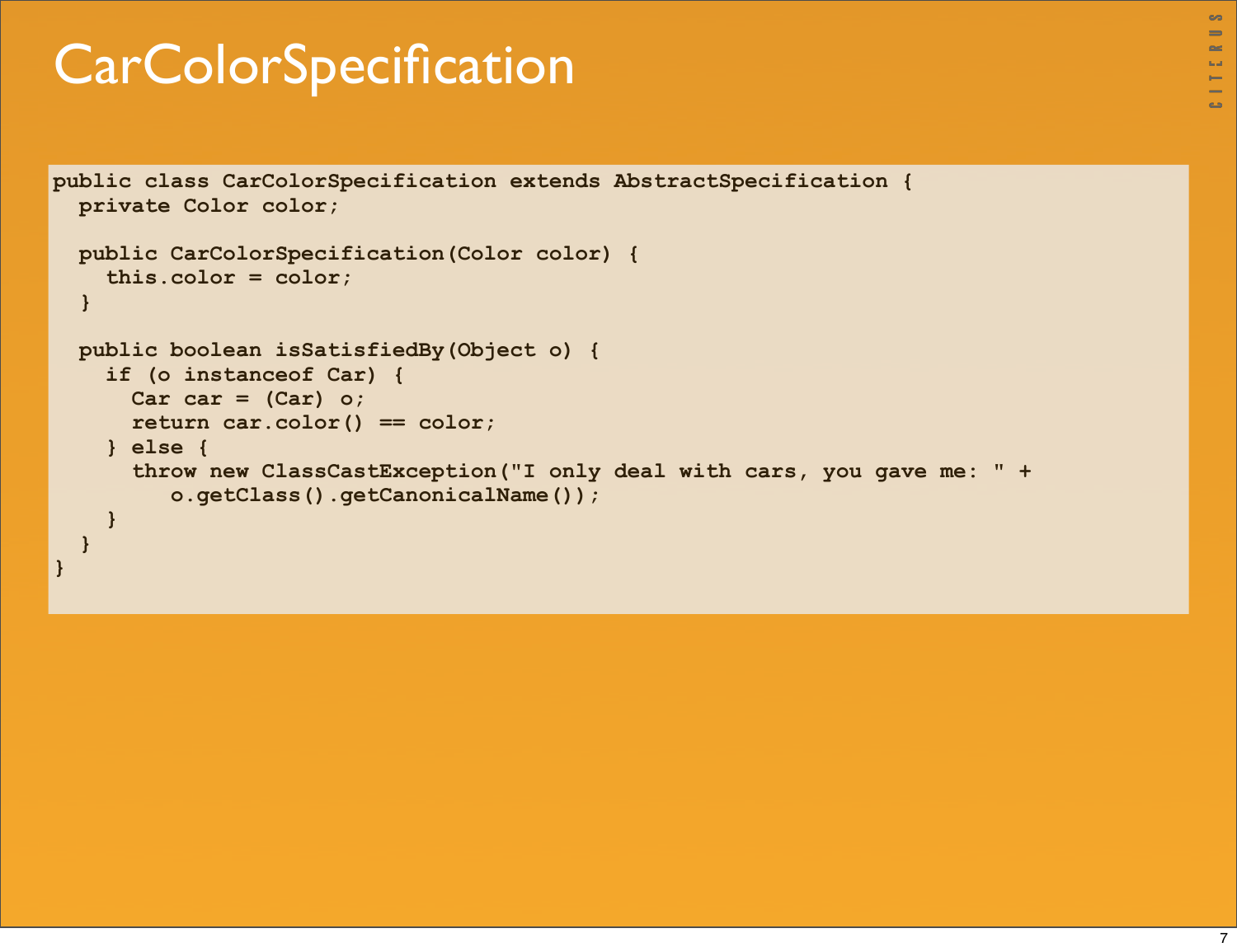#### Service med specification

**}**

```
public class CarServiceImpl implements CarService {
```

```
 ...
  public Collection<Car> findCandidateCars() {
    final Collection<Car> keepers = new HashSet<Car>();
     final CalendarDate today = Clock.now().calendarDate(TimeZone.getTimeZone("GMT"));
     final Specification approvedAge = new CarAgeSpecification(today, 5);
     final Specification colorRed = new CarColorSpecification(RED);
     final Specification convertible = new ConvertibleCarSpecification();
     final Specification approvedRegion = 
       new CarOwnerRegionSpecification(getAuthorizedRegions());
     final Specification candidateCarSpecification = 
              colorRed.and(approvedRegion.and(approvedAge).or(convertible));
     final Collection<Car> cars = repository.findAllCarsInStock();
     for (Car car : cars) {
       if (candidateCarSpecification.isSatisfiedBy(car))
         keepers.add(car);
     }
    return keepers;
  }
 ...
```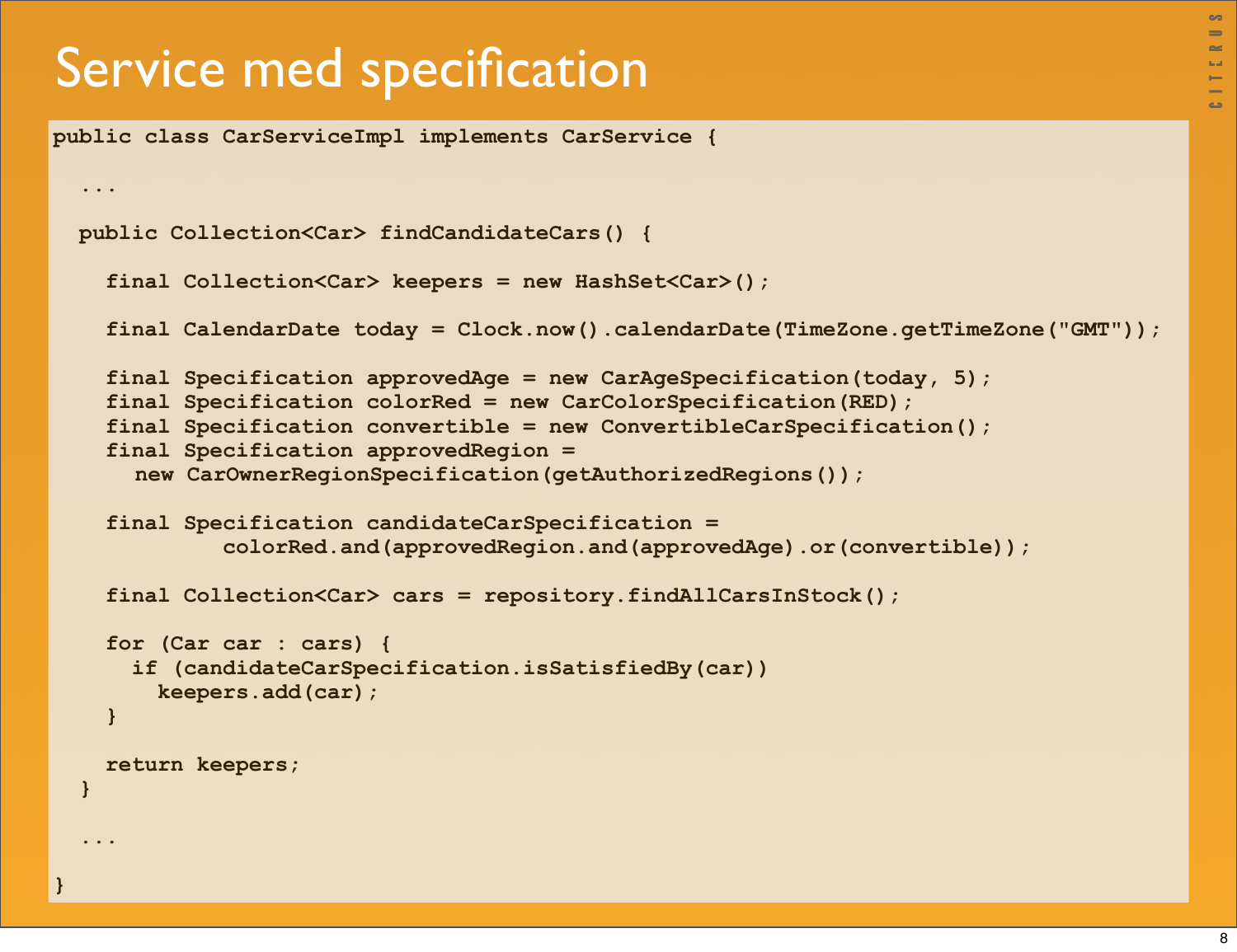### CarColorSpecification med Java 5 Generics

```
public class CarColorSpecification extends AbstractSpecification<Car> {
```

```
 private Color color;
  public CarColorSpecification(Color color) {
    this.color = color;
   }
  public boolean isSatisfiedBy(final Car car) {
    return car.color() == color;
   }
}
```
**ca**  $\Rightarrow$ 

ده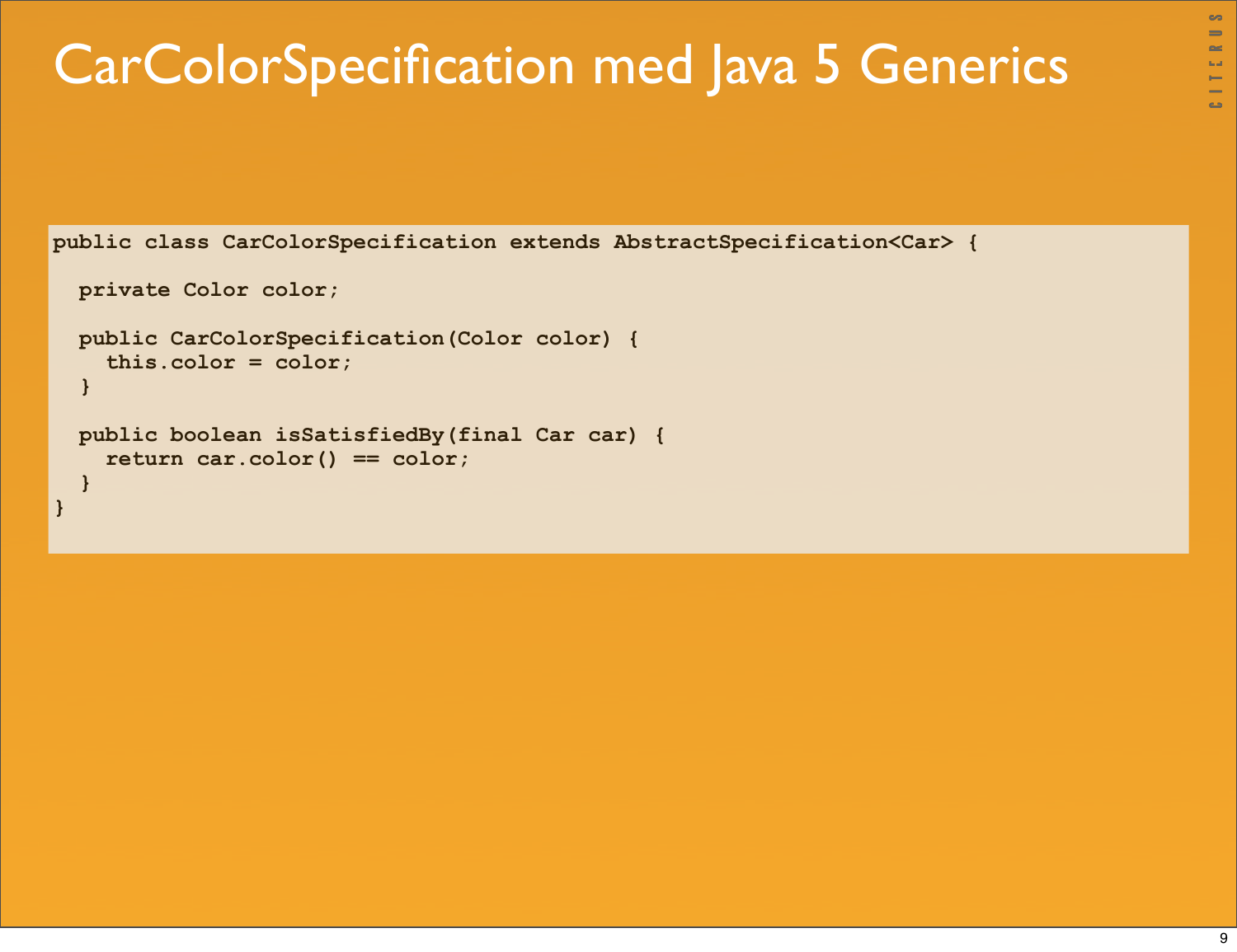### Generaliserad service

**}**

**public class CarServiceImpl implements CarService {**

```
...
  /**
   * Check the national used car repository and find 
   * cars satistfying the given specification.
    *
   * @param specification Car specification.
   * @return Candidate cars.
    */
  public Collection<Car> findCandidateCars(Specification<Car> specification) {
    final Collection<Car> keepers = new HashSet();
     final Collection<Car> cars = repository.findAllCarsInStock();
    for (final Car car : cars) {
       if (specification.isSatisfiedBy(car))
         keepers.add(car);
     }
    return keepers;
  }
...
```
 $\bullet$  $\Rightarrow$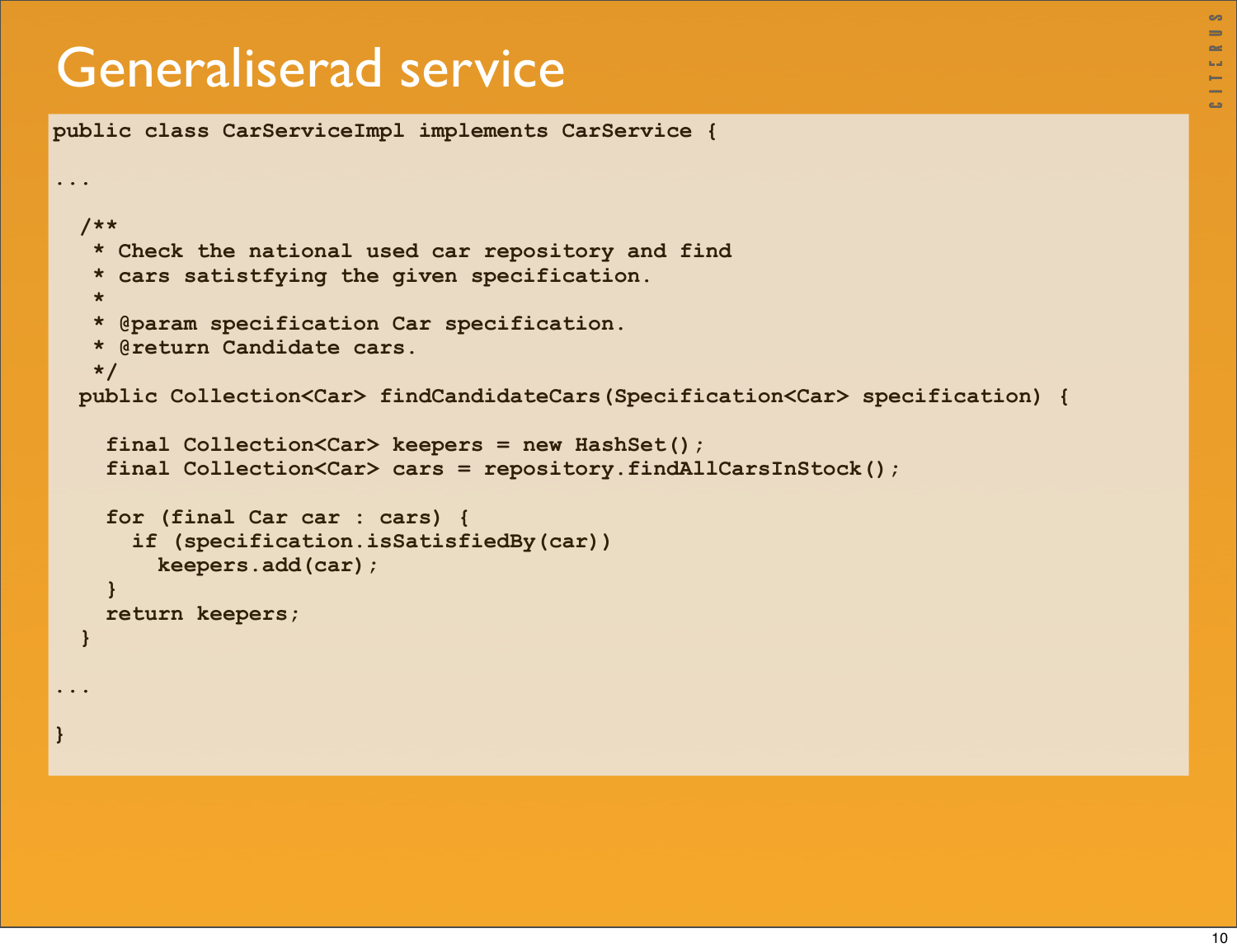# Specification pattern

- Användningsområden inkluderar:
	- **•** Filtrering
	- Konstruktion
	- Validering
- Är ett bra modelleringsverktyg
- Kan med fördel användas även i refactoring-syfte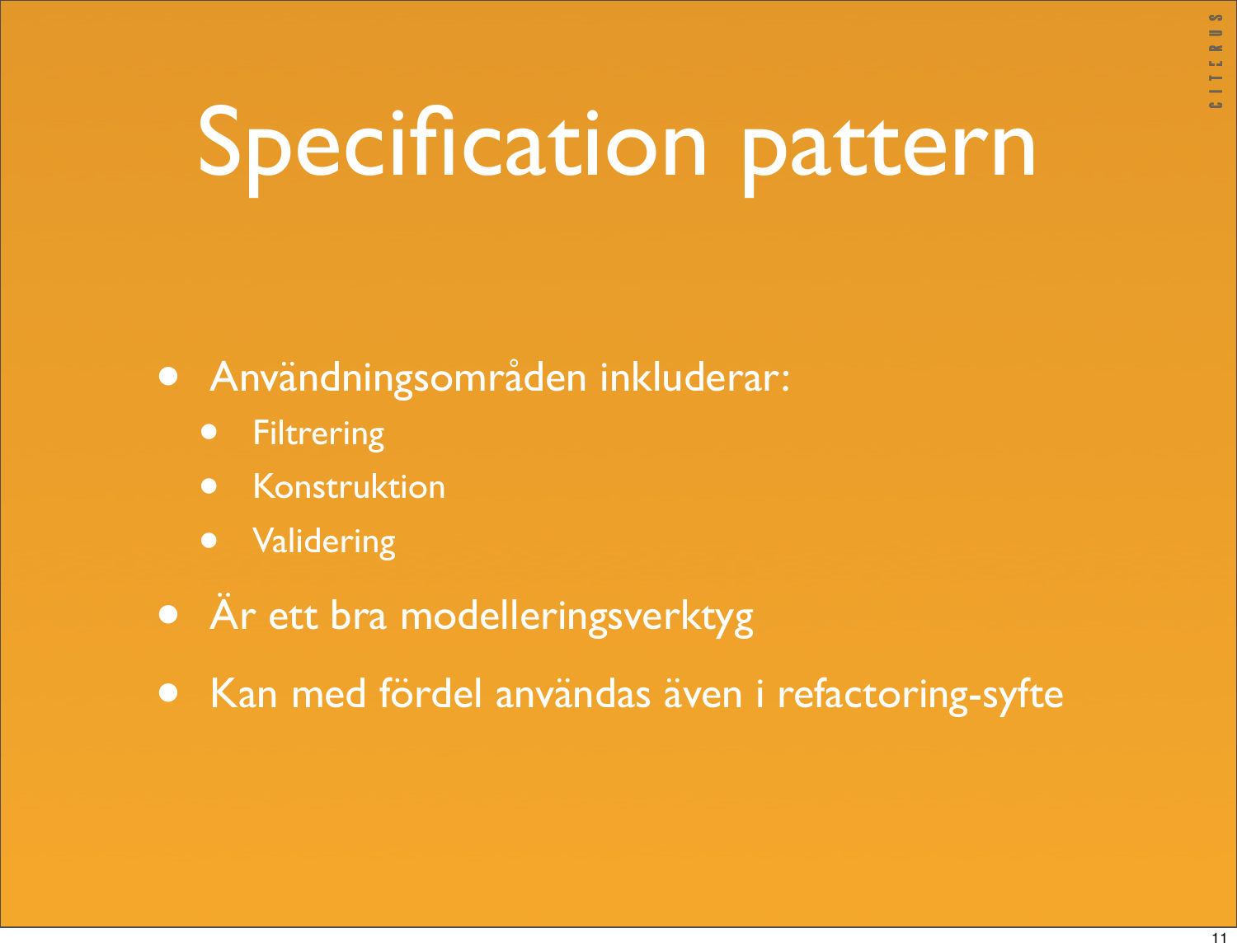## Mer information

### • Presentation i artikelform,<br>- http://pnehm.citerus.se/

- 
- [Exempelkod och specification.jar](http://code.google.com/p/specification/),<br><http://code.google.com/p/specification/>

#### • Eric Evans bok,

[- http://www.domaindrivendesign.org/books/i](http://www.domaindrivendesign.org/books/)ndex.html#DDD

- [Mer om DDD,](http://www.domaindrivendesign.org)<br> [http://www.domaindrivendesign.org/](http://www.domaindrivendesign.org)
- Specification pattern,
	- http://www.martinfowler.com/apsupp/spec.pdf